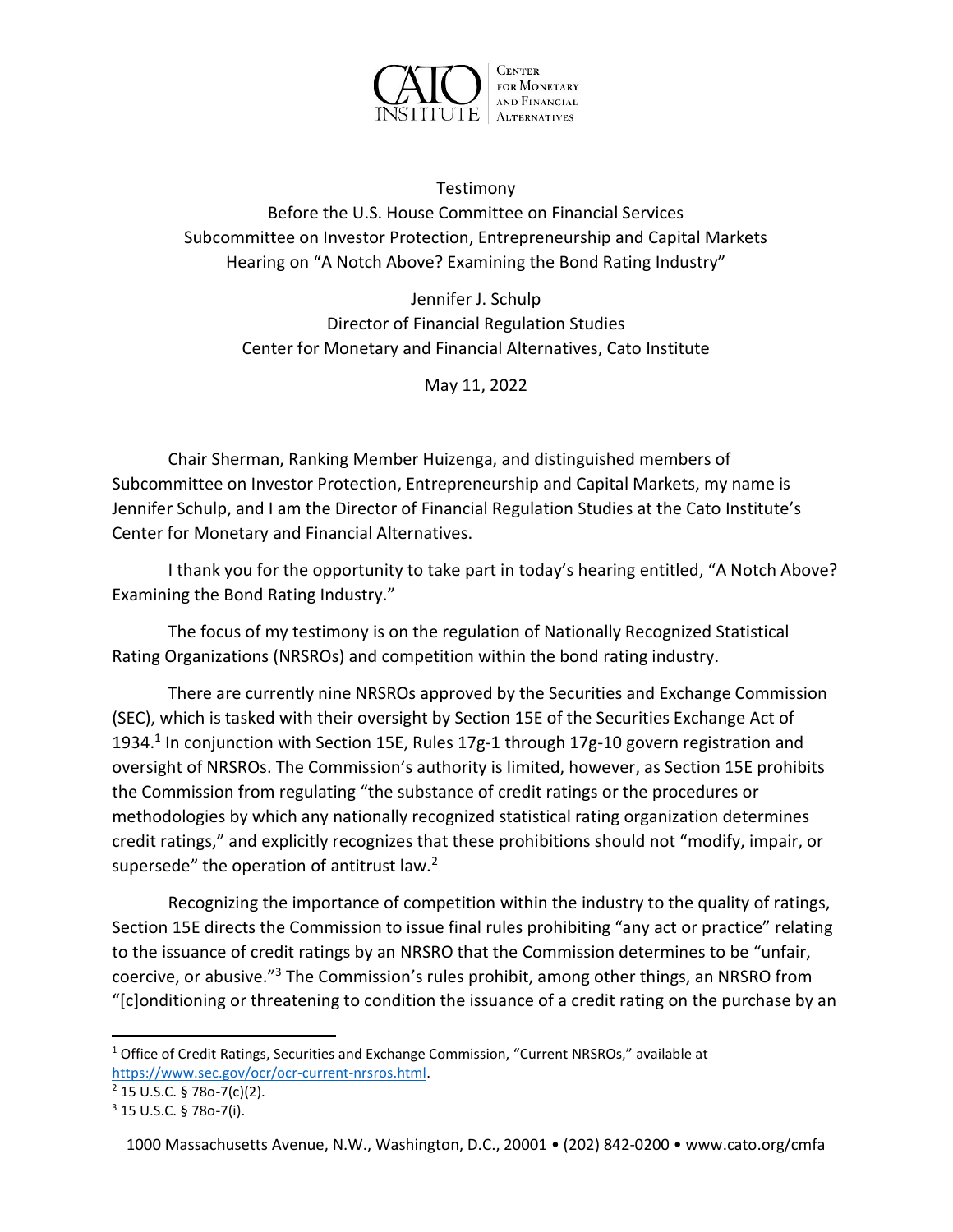obligor or issuer…of any other services or products" of the NRSRO and "[i]ssuing or threatening to issue a lower credit rating, lowering or threatening to lower an existing credit rating, refusing to issue a credit rating, or withdrawing or threatening to withdraw a credit rating, with respect to securities or money market instruments issued by an asset pool or as part of any asset-based securities transaction, unless all or a portion of the assets within such pool or part of such transaction are also rated by the [NRSRO], where such practice is engaged in by the [NRSRO] for an anticompetitive purpose."<sup>4</sup>

The state of competition within the bond rating industry is a perennial question, so much so that the Commission is required to make an annual report to Congress that addresses, among other things, its views on the state of competition among NRSROs.<sup>5</sup> The Commission's most recent report describes an NRSRO industry that remains concentrated, with the three largest NRSROs accounting for approximately 95% of all outstanding ratings as of the end of 2020.<sup>6</sup> But, such top line statistics can be deceiving when looking to understand the true state of competition in the ratings industry.<sup>7</sup> As the Commission points out, smaller NRSROs appear to have increased their total number of ratings outstanding and have increased their ratings share with respect to some ratings categories.<sup>8</sup>

Drawing conclusions from these numbers alone is difficult, particularly when understanding the industry over time. For example, academics have identified a number of factors that may explain the long-term tendency for the ratings industry to be comparatively concentrated.<sup>9</sup> In addition, and importantly, regulatory barriers also account for decreased competition among NRSROs. For example, the requirement that an applicant provide written statements from investors who have used the agency's credit ratings for at least three years may block new entrants to NRSRO status.<sup>10</sup> The costs associated with complying with the Dodd-

https://www.sec.gov/divisions/marketreg/ratingagency/nrsroannrep0312.pdf.

<sup>4</sup> 17 C.F.R. § 240.17g-6.

<sup>&</sup>lt;sup>5</sup> Credit Rating Agency Reform Act of 2006, Section 6, Pub. L. No. 109-291, 120 Stat. 1327 (Sept. 29, 2006). 6 Office of Credit Ratings, Securities and Exchange Commission, Staff Report (January 2022) at 24, available at https://www.sec.gov/files/2022-ocr-staff-report.pdf (2021 OCR Report).

<sup>7</sup> Id. at 21-40.

<sup>&</sup>lt;sup>8</sup> Id. at 21.

<sup>&</sup>lt;sup>9</sup> See, e.g., Lawrence J. White, "The Credit Rating Industry: An Industrial Organization Analysis," NYU Working Paper No. EC-01-02 (February 2001), available at https://papers.ssrn.com/sol3/papers.cfm?abstract\_id=1292667; Emily McClintock Ekins and Mark A. Calabria, "Regulation, Market Structure, and Role of the Credit Rating Agencies," Cato Institute Policy Analysis No. 704 (August 1, 2012) at 19, available at https://www.cato.org/sites/cato.org/files/pubs/pdf/PA704.pdf; U.S. Securities and Exchange Commission, Annual Report on Nationally Recognized Statistical Rating Organizations, March 2012, at Section IV.C, available at

<sup>&</sup>lt;sup>10</sup> See Testimony of Jim Nadler, President and CEO of Kroll Bond Rating Agency, U.S. House Committee on Financial Services, Subcommittee on Investor Protection, Entrepreneurship and Capital Markets, "Bond Rating Agencies: Examining the 'Nationally Recognized' Statistical Rating Organizations," July 21, 2021, available at https://financialservices.house.gov/uploadedfiles/hhrg-117-ba16-wstate-nadlerj-20210721.pdf; see also Jay Cochran, III, "An Economic Analysis of the SEC's Nationally Recognized Statistical Rating Organization (NRSRO) Standard," Working Papers in Regulatory Studies, Mercatus Center, George Mason University (August 15, 2005) at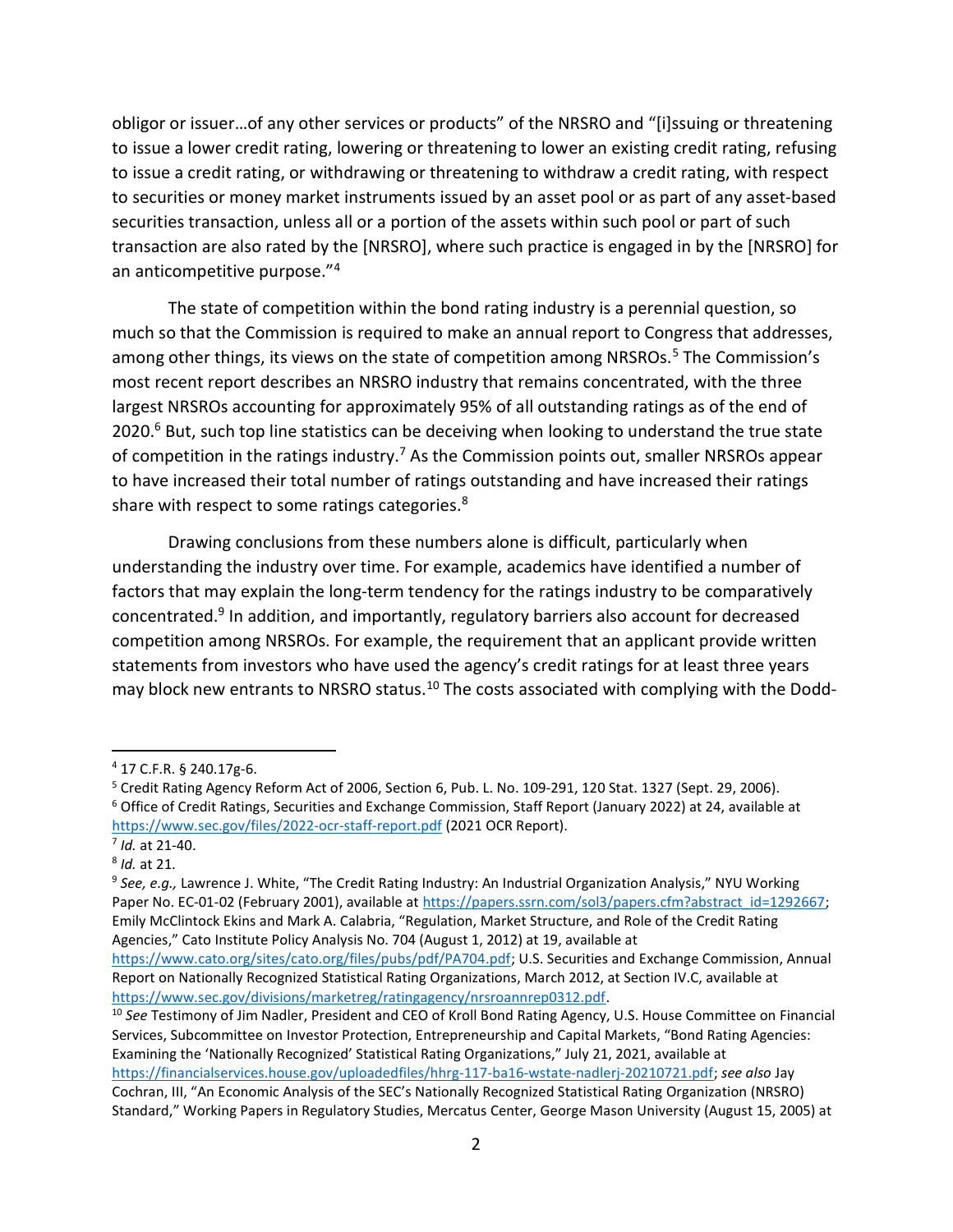Frank Act and its related rules, in addition to the costs inherent in being subject to Commission oversight, may also erect barriers to entry for potential NRSROs. $^{11}$ 

 Which brings me briefly to the nominal subject of today's hearing, "notching." Notching itself is a general practice by credit rating agencies to give different credit ratings to particular obligations or debts of an issuing entity or closely related entity. This practice is wellestablished, but the particular question at hand relates to a recent proposal—now withdrawn by S&P Global Ratings to "notch" ratings of non-S&P rated securities when applying its methodology to rate life insurers' investment portfolios.<sup>12</sup> S&P had proposed updating its Insurer Risk-Based Capital Adequacy Methodology and Assumptions to allow it to notch down the rating of non-S&P rated securities held by the insurance company: for Moody's or Fitchrated securities, the rating would be lowered one to three notches, and for securities rated by any other credit agency, the security may be notched all the way down to junk status, depending on the asset class and country.

While such "notching" may raise concerns about its potential effect on competition,<sup>13</sup> it is premature to take any legislative action in response to S&P's proposal. First, the proposal was merely a proposal, which has now been withdrawn in response to critical comments received.<sup>14</sup> Such comments included a letter from the Department of Justice citing concerns that "penalizing insurers that purchase securities rated by S&P's competitors has the potential to raise barriers to entry and expansion by competitors, insulate S&P from competition, or otherwise suppress competition from rival rating agencies."<sup>15</sup> Similarly, a bipartisan group of legislators sent a letter to the Commission regarding S&P's proposal.<sup>16</sup> S&P has indicated that it will issue a new request for comment, incorporating proposed alternatives for the withdrawn elements, after it has had sufficient time to consider the comments received.<sup>17</sup> Because S&P's

<sup>8,</sup> available at https://www.mercatus.org/publications/monetary-policy/economic-analysis-secs-nationallyrecognized-statistical-rating.

<sup>&</sup>lt;sup>11</sup> See 2021 OCR Report at 42.

 $12$  S&P Global Ratings, Request for Comment: Insurer Risk-Based Capital Adequacy – Methodology and Assumptions, available at https://disclosure.spglobal.com/ratings/en/regulatory/article/- /view/type/HTML/id/2805856.

<sup>&</sup>lt;sup>13</sup> See Fabian Dittrich, "The Credit Rating Industry: Competition and Regulation" SSRN (June 4, 2007) at 153, available at https://papers.ssrn.com/sol3/papers.cfm?abstract\_id=991821 (noting that the economic analysis as to anticompetitive behavior on notching and tying is "ambiguous").

<sup>&</sup>lt;sup>14</sup> See, e.g., S&P Global Ratings, "S&P Global Ratings Withdraws Rating Input Approach From Proposed Insurer Risk-Based Capital Adequacy Criteria," Press Release (May 9, 2022) (S&P Press Release); "KBRA Releases Commentary on S&P's Proposed Updates to Its Insurer Risk-Based Capital Adequacy Methodology and Assumptions," available at https://www.yahoo.com/now/kbra-releases-commentary-p-proposed-190700785.html; "Deadline Nears for Comments on S&P Capital Sufficiency Methodology," available at https://www.jdsupra.com/legalnews/deadlinenears-for-comments-on-s-p-1724713/.

<sup>&</sup>lt;sup>15</sup> Comments of the Antitrust Division of the United States Department of Justice, Comment re: Insurer Risk-Based Capital Adequacy – Methodology and Assumptions (April 29, 2022).

<sup>&</sup>lt;sup>16</sup> Letter to Gary Gensler, Chairman of Securities and Exchange Commission from 26 Members of Congress, re: "Anticompetitive Concerns Regarding 'Notching' in the S&P Proposal" (April 14, 2022).

<sup>17</sup> S&P Press Release.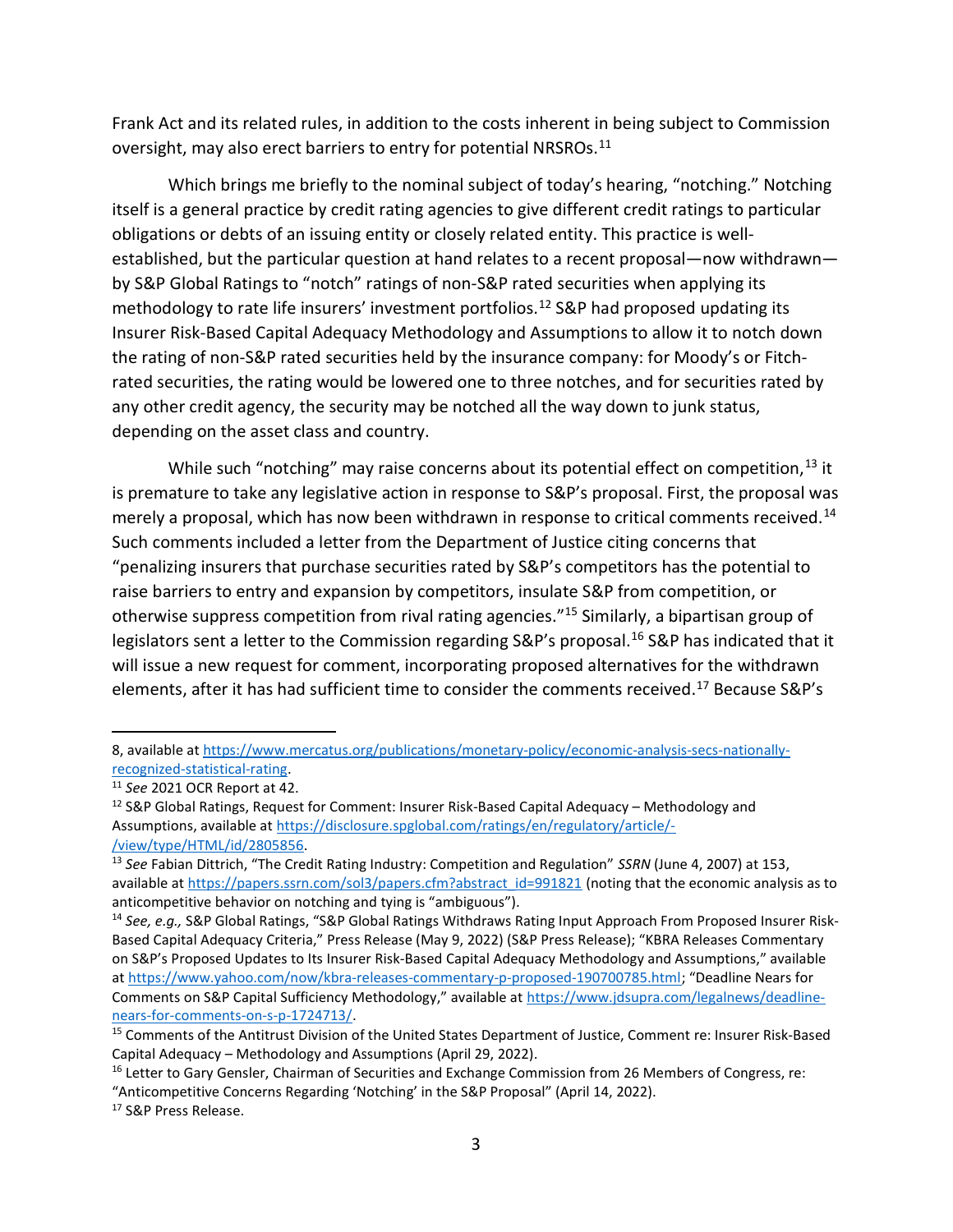response may ameliorate any potential anticompetitive concerns—or raise different ones—it would be prudent to delay consideration of any potential legislative action until the issue becomes more clear.

Second, other laws already work to prohibit anticompetitive behavior by NRSROs. In addition to the antitrust laws that apply without regard to industry, Section 15E of the Exchange Act and the rules promulgated to by the Commission pursuant to it, prohibit unfair, coercive, or abusive NRSRO behavior. Rule 17g-6 identifies specific prohibited conduct that may be applicable to anticompetitive notching. To the extent that current law addresses any anticompetitive concerns raised, additional legislation is not required.

Finally, a rush to judgment on type of methodology change offered by S&P's initial proposal may itself harm the quality of ratings to the extent that it limits the ability of NRSROs to consider the creditworthiness of instruments rated by another agency and forces the agency to simply accept another agency's ratings at face value.<sup>18</sup>

Other than the potential "notching" issue—which is no longer being proposed by S&P little else has changed since this Committee last held a hearing on NRSROs less than a year ago.<sup>19</sup> Legislative solutions to increase competition in the ratings industry should focus on lowering regulatory barriers to competition or decreasing the artificial demand for ratings conducted by an NRSRO (including by examining the necessity of the designation).<sup>20</sup> These aims are not met by legislation like the draft "Commercial Credit Rating Reform Act," which would assign agencies to provide ratings, thus eliminating the benefits of competition.<sup>21</sup> Over the long

https://financialservices.house.gov/uploadedfiles/hhrg-117-ba16-wstate-nadlerj-20210721.pdf ("It is our

<sup>&</sup>lt;sup>18</sup> See, e.g., Leah Nylen, "S&P Global 'power grab' sparks congressional pushback," Politico, February 25, 2022, available at https://www.politico.com/news/2022/02/25/s-p-insurance-power-grab-sparks-rival-congressionalpushback-00010344 (quoting Lawrence J. White, professor at New York University's Stern School of Business: "I don't like the idea that this is raising a rival's cost and may put a little more pressure on bond issuers to get an S&P rating...But I don't see a good alternative."); see also Dittrich at 113-114 (differentiating between "notching" and "punitive notching" and finding that market forces make "punitive notching" a limited threat and warning against restricting notching because it would be a "direct influence on the rating methodology").

 $19$  See Hearing, "Bond Rating Agencies: Examining the 'Nationally Recognized' Statistical Rating Organization," U.S. House Committee on Financial Services, Subcommittee on Investor Protection, Entrepreneurship and Capital Markets, July 21, 2021, available at https://financialservices.house.gov/events/eventsingle.aspx?EventID=408110. <sup>20</sup> Ekins and Calabria at 23-32; Cochran at 7-9.

 $21$  The effects of government assignments of ratings may have broader impacts on investors as well. See Testimony of Jim Nadler, President and CEO of Kroll Bond Rating Agency, U.S. House Committee on Financial Services, Subcommittee on Investor Protection, Entrepreneurship and Capital Markets, "Bond Rating Agencies: Examining the 'Nationally Recognized' Statistical Rating Organizations," July 21, 2021, available at

experience that investors often drive issuers to choose different NRSROs in various asset classes because of the strength of an NRSRO's experience and research in that asset class. If a government panel selected an NRSRO that did not meet investors' needs, investors would potentially not buy the rated securities and the transaction could flounder or fail.").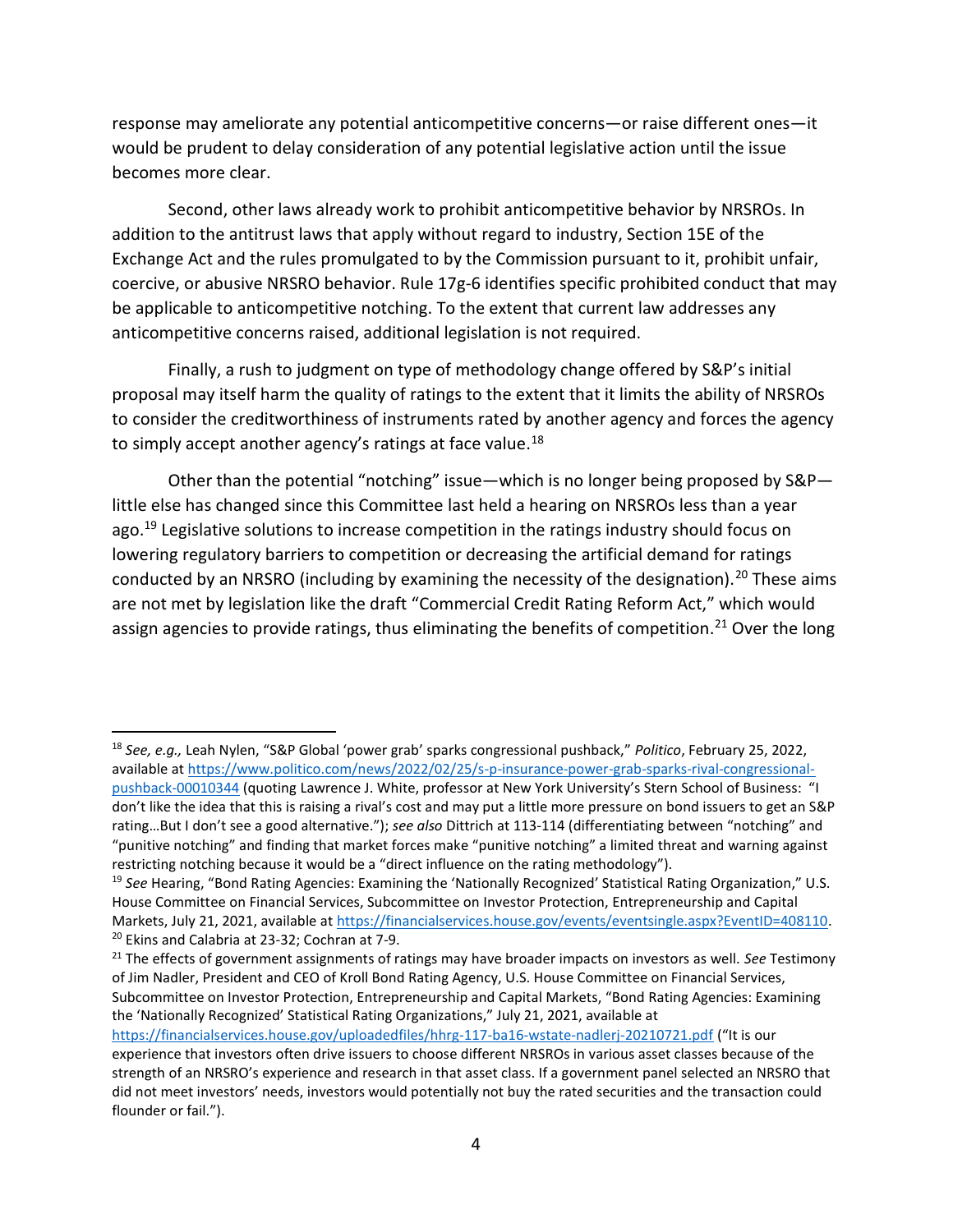term, such an assignment system would remove the market incentives to produce high quality ratings and to innovate both in methodology and products.<sup>22</sup>

Given the prematurity of considering legislative solutions for any "notching" issue and the recent attention given to the ratings industry more generally, I respectfully suggest that there are other areas more suited to the investment of this Committee's limited resources.

For example, the Commission is currently undertaking what has been referred to as "one of the most ambitious agendas in the SEC's 87-year history."<sup>23</sup> That agenda is being undertaken at breakneck speed and with an unprecedented disregard for the importance of public comment to the rulemaking process. The short periods allowed for the public to comment on proposed rules are anomalous and are particularly problematic given the number of rule proposals pending simultaneously.<sup>24</sup> While short comment periods have the potential to limit public input on proposed rules—particularly where those rules are complex—public input is limited even further when commenters are unable to analyze the interrelationship of a large number of proposed rules, including their unintended consequences.<sup>25</sup> The Commission has received widespread criticism for this practice, including market participants and industry stakeholders and a bipartisan group of House Members.<sup>26</sup> The Commission's recent announcement that it would extend the time period for its climate-risk disclosure proposal and

https://www.spglobal.com/\_assets/images/ratings/pdf/sp-global-ratings-written-statement.pdf.

<sup>&</sup>lt;sup>22</sup> See, e.g., Testimony of Michael R. Bright, Chief Executive Officer of The Structured Finance Association, U.S. House Committee on Financial Services, Subcommittee on Investor Protection, Entrepreneurship and Capital Markets, "Bond Rating Agencies: Examining the 'Nationally Recognized' Statistical Rating Organizations," July 21, 2021, available at https://financialservices.house.gov/uploadedfiles/hhrg-117-ba16-wstate-brightm-20210721.pdf; Written Statement of S&P Global Ratings, U.S. House Committee on Financial Services, Subcommittee on Investor Protection, Entrepreneurship and Capital Markets, "Bond Rating Agencies: Examining the 'Nationally Recognized' Statistical Rating Organizations," July 21, 2021, available at

<sup>&</sup>lt;sup>23</sup> Robert Schmidt and Ben Bain, "SEC Chief to Wall Street: The Everything Crackdown is Coming," Bloomberg Law (October 8, 2021), available at https://news.bloomberglaw.com/banking-law/sec-chief-to-wall-street-theeverything-crackdown-is-coming.

<sup>&</sup>lt;sup>24</sup> See Kevin Zambrowicz, Joe Corcoran and Sean Campbell, "The SEC's Current Far-Ranging & Aggressive Rulemaking Agenda Will Raise Regulatory Uncertainty and Risks Unintended, Negative Consequences," SIFMA (April 25, 2022), available at https://www.sifma.org/resources/news/the-secs-current-far-ranging-aggressiverulemaking-agenda-will-raise-regulatory-uncertainty-and-risks-unintended-negative-consequences/; see also Center Forward, "The SEC's Comment Periods for New Regulations," available at https://center-forward.org/thesecs-comment-periods-for-new-regulations/; Jennifer J. Schulp and Nicholas Anthony, "The SEC Short-Changes Public Comment," Cato Institute (January 14, 2022), available at https://www.cato.org/blog/sec-short-changespublic-comment.

 $25$  See, e.g., Hester M. Peirce, Statement, "Rat Farms and Rule Comments – Statement on Comment Period Lengths," December 10, 2021, available at https://www.sec.gov/news/statement/peirce-rat-farms-and-rulecomments-121021.

<sup>&</sup>lt;sup>26</sup> Letter to Gary Gensler, Chair of U.S. Securities and Exchange Commission, from 25 associations, "Re: Importance of Appropriate Length of Comment Periods" (April 5, 2022), available at https://www.sifma.org/wpcontent/uploads/2022/02/SEC\_Joint-Trades\_Comment-Period-Letter\_4-5-2022.pdf; Letter to Gary Gensler, Chairman of U.S. Securities and Exchange Commission, from 47 Members of the House of Representatives, "Re:

Private Fund Advisers; Documentation of Registered Investment Compliance Reviews" (April 13, 2022), available at https://www.investmentcouncil.org/47-bipartisan-lawmakers-urge-the-sec-to-increase-comment-periods/.